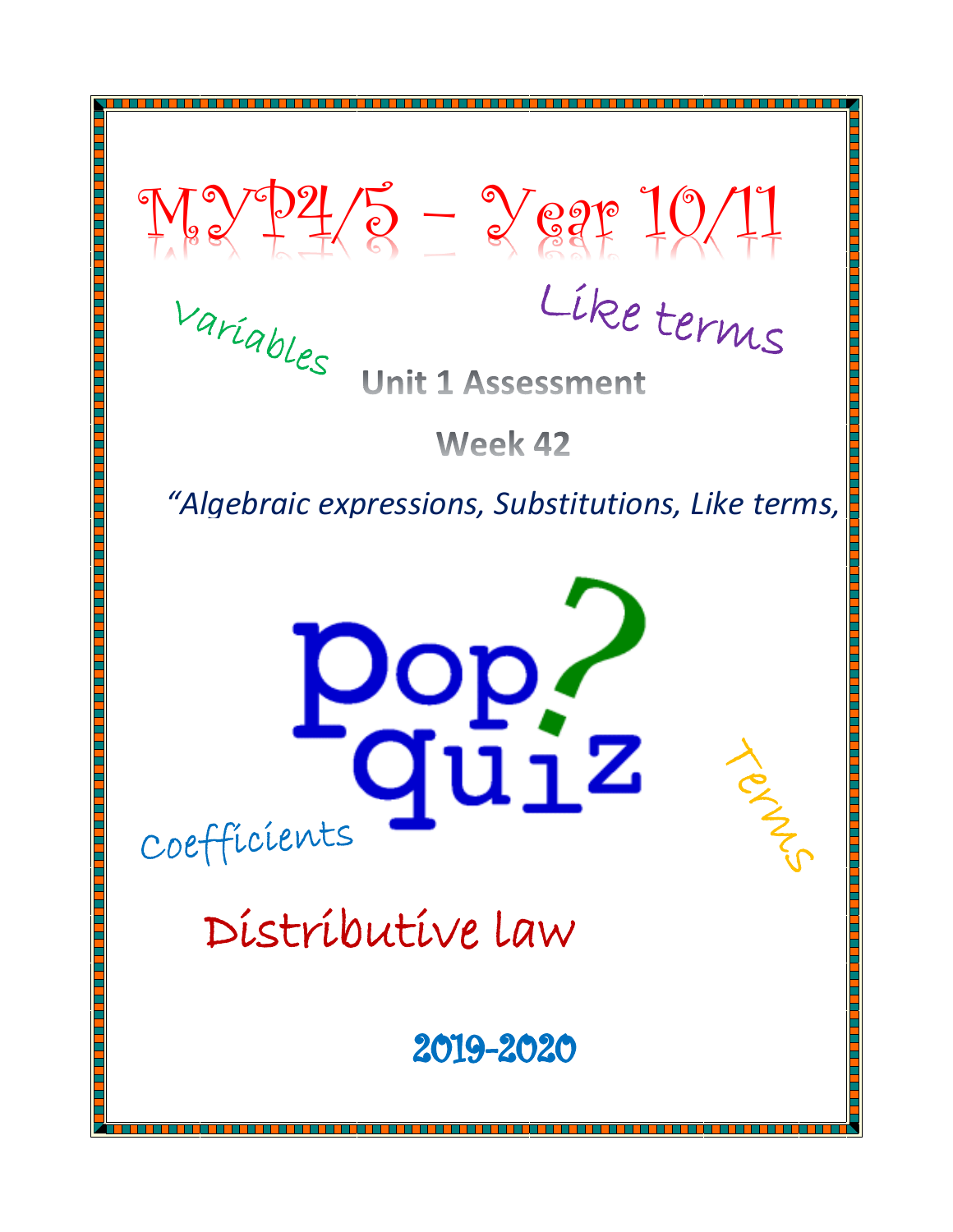- 1. Collect the like terms to simplify:
	- a. 7*a* + 5*b* + 2*a* 6*b*
	- b. *p* 5*q* + 3*p q*
	- **C.**  $a^2 5ab + 4ab + b^2$
	- d.  $4p^2 5p + 1 p^2 2p 7$
- 2. Expand the brackets and simplify if possible a.  $3(2x+1)=$

**b**.  $a(a-b)=$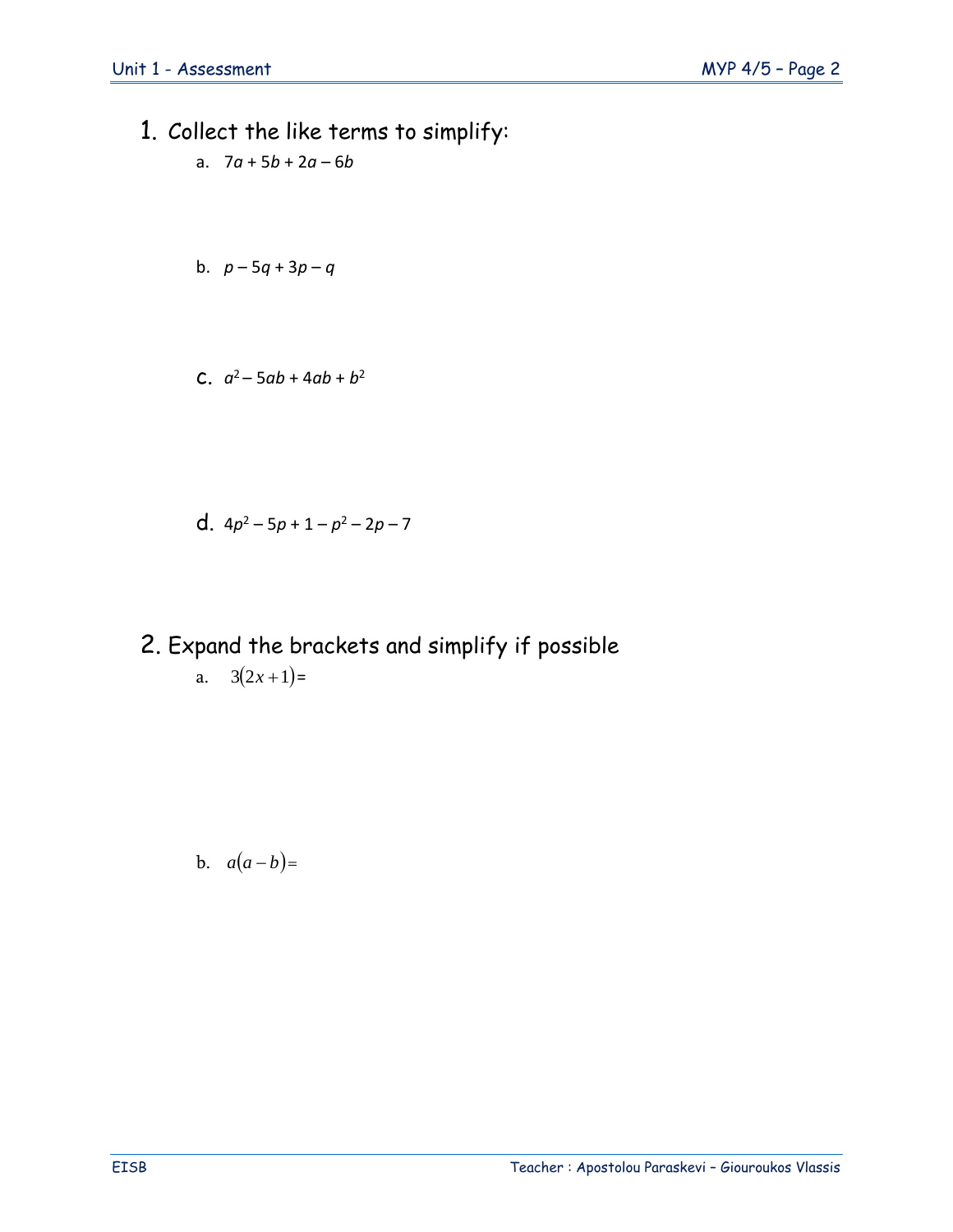c.  $(2x-3)(4x+5) =$ 

d.  $5(x-2y) - 2(2x-3y) =$ 

- 3. Prove that  $(a + b)^2 = a^2 + 2ab + b^2$
- 4. Work out the value of these terms if  $x = 4$ ,  $y = 5$  and  $z = -2$

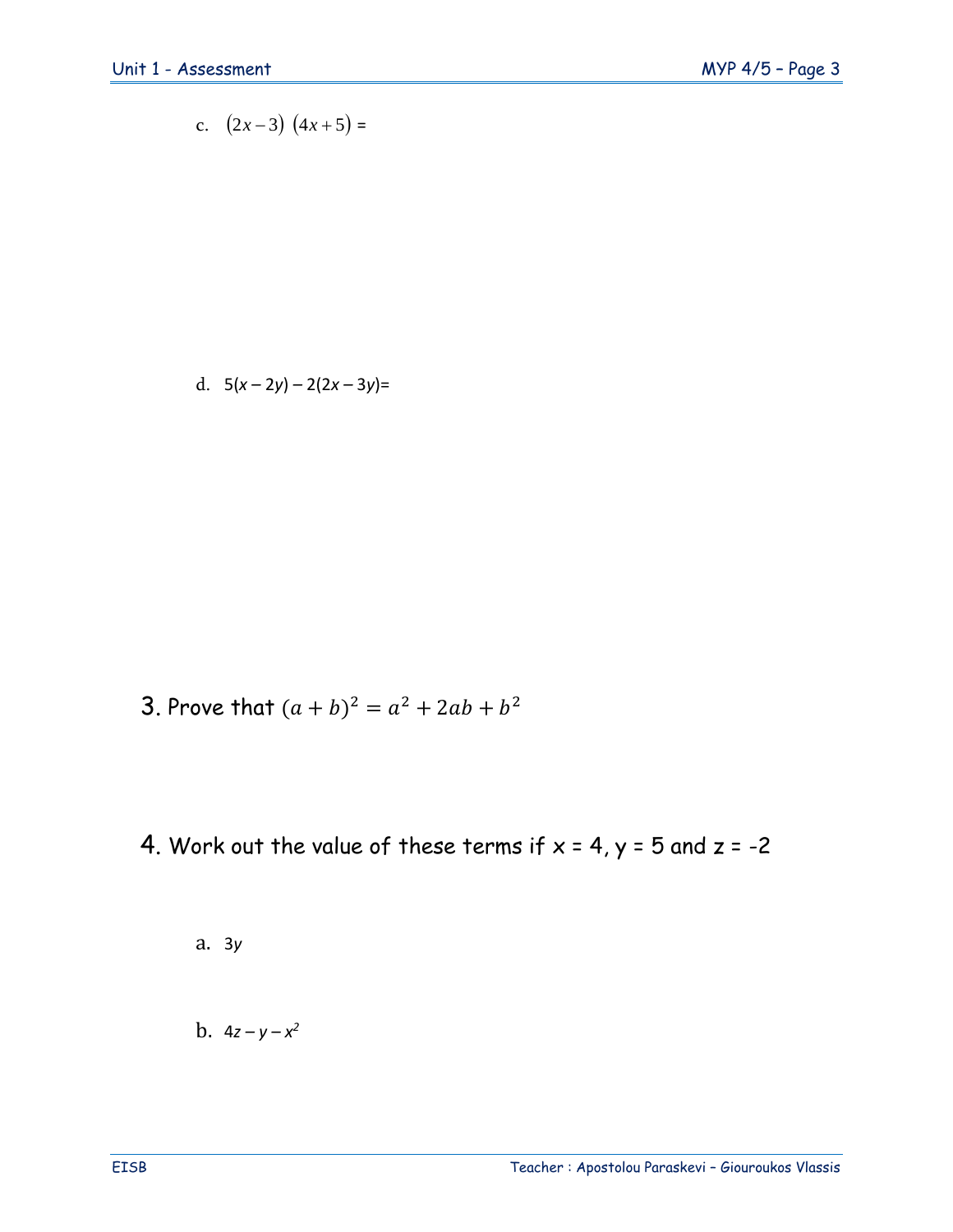$c. \quad 3z^2$ 

d. 
$$
3(-z)^2
$$

$$
e. \ \frac{y^2}{x-z}
$$

$$
f. \quad \frac{2x+z}{y}
$$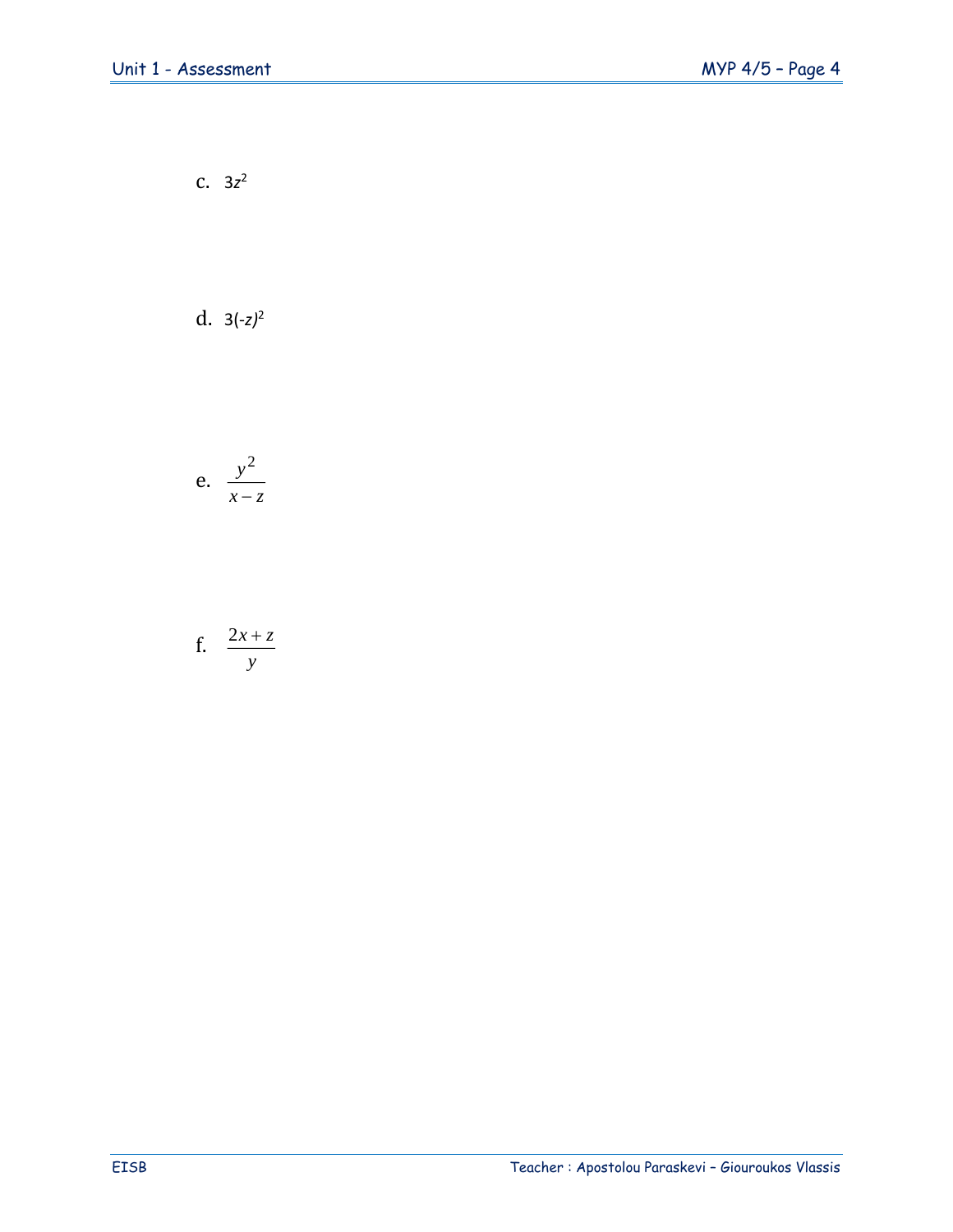- 5. Expand and simplify: a. 5b-a(a-3)(a-1)
	- b. (a-b)(a-b)(a-b)

c.  $x(x-4) - 2x(x+1)$ 

6. Write down the algebraic expressions for the perimeter AND the area of the following shape: